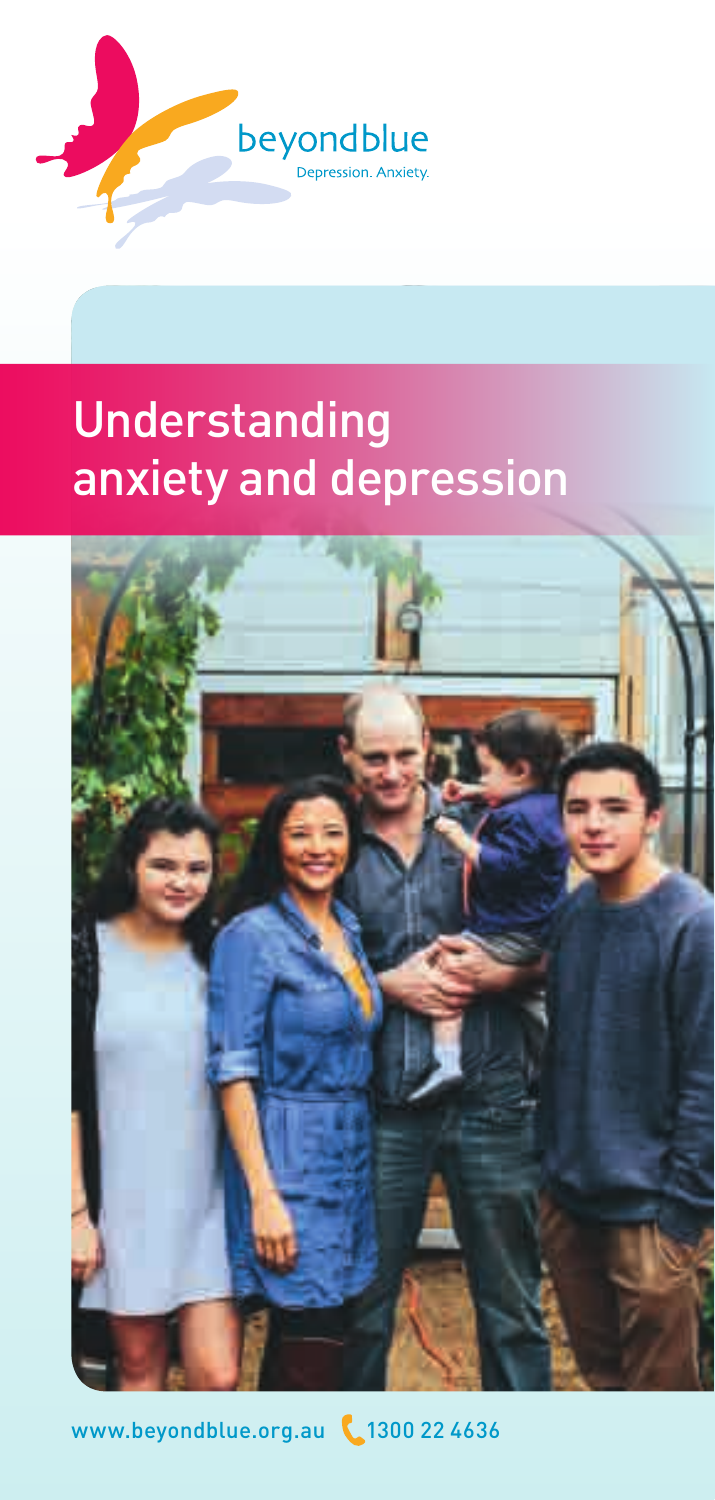# Anxiety

On average, one in three women and one in five men will experience anxiety in their lifetime. Around 2 million people in Australia live with anxiety each year.<sup>1</sup>

## **What is anxiety?**

Anxiety is more than just feeling stressed or worried. While stress and anxious feelings are a common response to a situation where we feel under pressure, they usually pass once the stressful situation has passed, or 'stressor' is removed.

Anxiety is when these anxious feelings don't go away – when they're ongoing and happen without any particular reason or cause. It's a serious condition that makes it hard to cope with daily life. Everyone feels anxious from time to time, but for someone experiencing anxiety, these feelings aren't easily controlled.

There are different types of anxiety (see page 4 for a list of the most common). Many people with anxiety experience symptoms of more than one type of anxiety, and may experience depression as well.

It's important to seek support early if you're experiencing anxiety. Your symptoms may not go away on their own and if left untreated, they can start to escalate.

If you are concerned you (or someone you know) is experiencing anxiety, consult a GP or other health professional.

For more information on anxiety visit [beyondblue.org.au/anxiety](http://beyondblue.org.au/anxiety) or contact the beyondblue Support Service or join our forums at [beyondblue.org.au/getsupport](http://www.beyondblue.org.au/getsupport)

The information in this document is general advice only. The advice within it may therefore not apply to your circumstances and is not intended to replace the advice of a healthcare professional.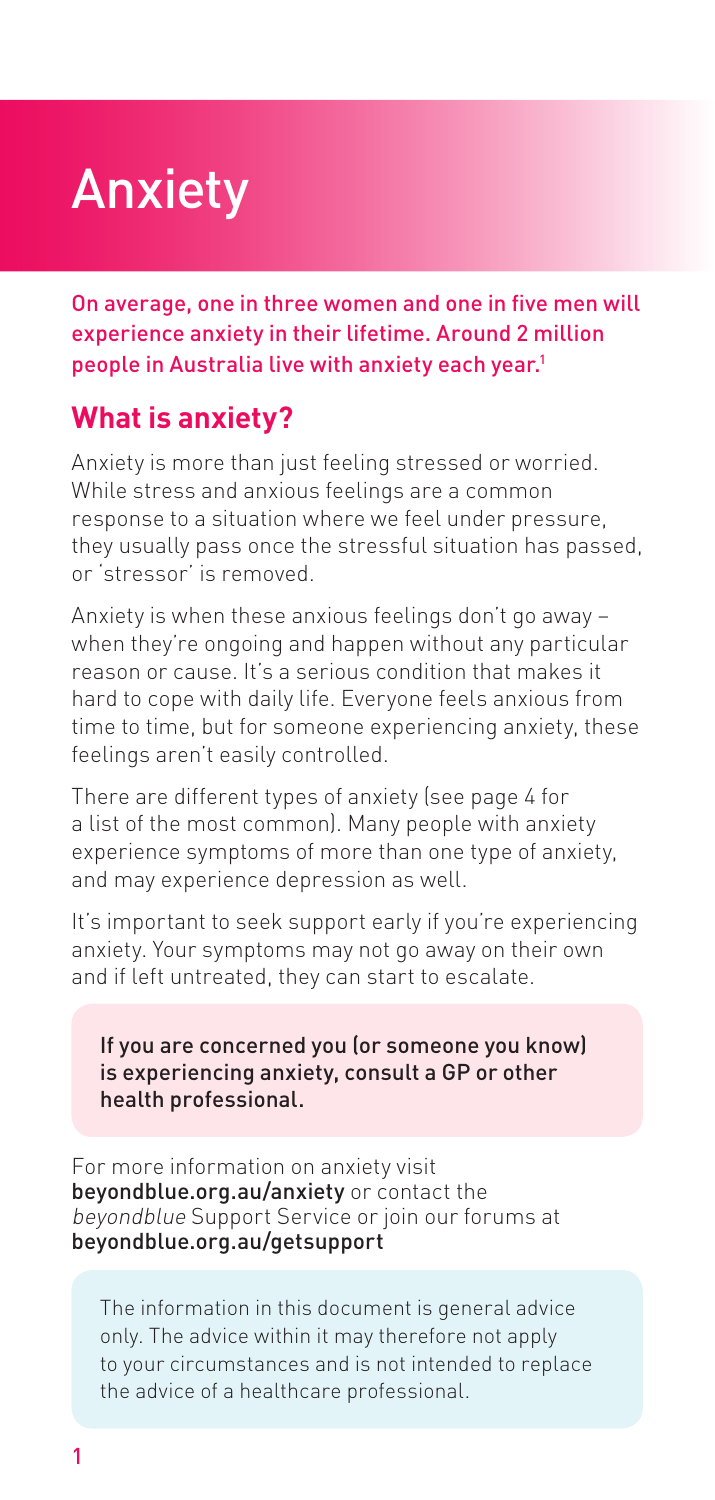

## **How do you know if you have anxiety?**

The symptoms of anxiety are sometimes not all that obvious as they often develop slowly and, given that we all experience some anxiety at various points in our lives, it can be hard to know how much is too much.

Some common symptoms of anxiety include:

- hot and cold flushes
- racing heart
- tightening of the chest
- excessive fear or worry
- obsessive thinking and compulsive behaviour.

These are just some of a number of symptoms that you might experience.

If you are familiar with any of these symptoms, check the more extensive list of symptoms common to anxiety on the next page. They're not designed to provide a diagnosis – for that you'll need to see a doctor – but they can be used as a guide.

You can also complete our simple checklist at bevondblue.org.au/checklist to give you more insight.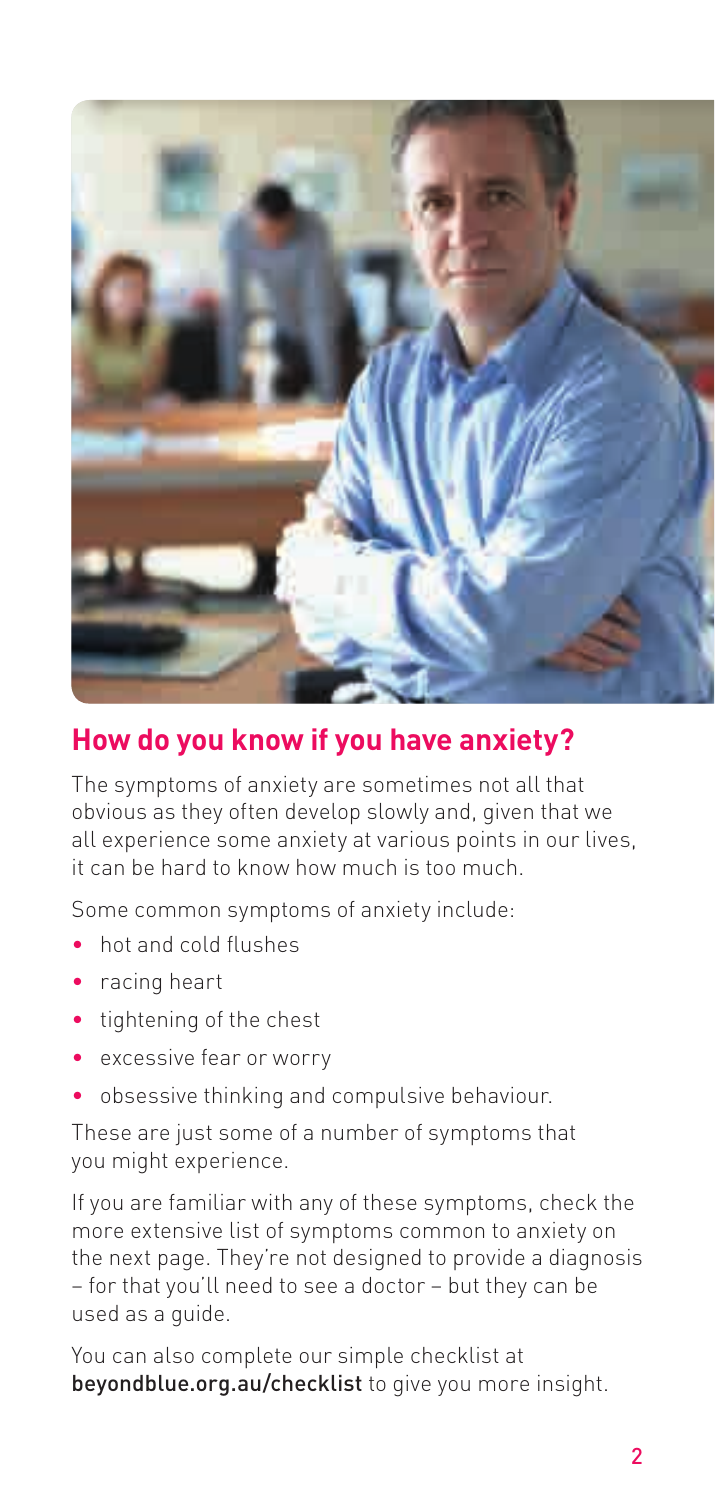## **Common symptoms of anxiety**

#### Behaviour

- withdrawing from, avoiding, or fearing objects or situations which cause anxiety
- urges to perform certain rituals in a bid to relieve anxiety
- not being assertive (i.e. avoiding eye contact)
- difficulty making decisions
- being startled easily

#### Feelings

- overwhelmed
- fear (particularly when having to face certain objects, situations or events)
- worried about physical symptoms (e.g. fearing there is an undiagnosed medical problem)
- dread (e.g. that something bad is going to happen)
- constantly tense, nervous or on edge
- uncontrollable or overwhelming panic

#### **Thoughts**

- "I'm going crazy."
- "I can't control myself."
- "I'm about to die."
- "People are judging me."
- having upsetting dreams or flashbacks of a traumatic event
- finding it hard to stop worrying
- unwanted or intrusive thoughts

#### Physical

- increased heart rate/racing heart
- shortness of breath
- vomiting, nausea or pain in the stomach
- muscle tension and pain (e.g. sore back or jaw)
- feeling detached from your physical self or surroundings
- having trouble sleeping (e.g. difficulty falling or staying asleep or restless sleep)
- sweating, shaking
- dizzy, lightheaded or faint
- numbness or tingling
- hot or cold flushes
- difficulty concentrating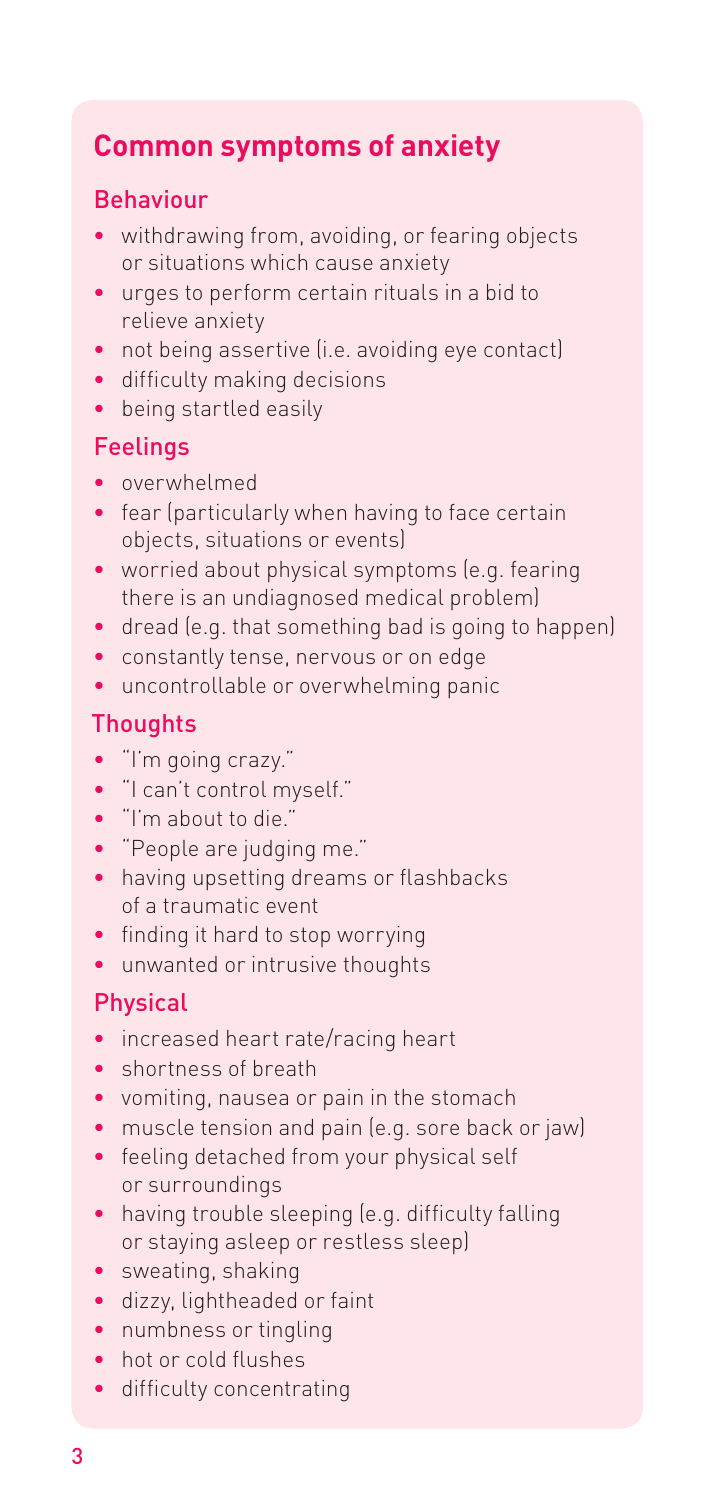## **Types of anxiety**

There are different types of anxiety. The six most common are:

### Generalised anxiety disorder (GAD)

A person feels anxious on most days, worrying about lots of different things, for a period of six months or more.

## Social phobia

A person has an intense fear of being criticised, embarrassed or humiliated, even in everyday situations, such as speaking publicly, eating in public, being assertive at work or making small talk.

## Specific phobias

A person feels very fearful about a particular object or situation and may go to great lengths to avoid it, for example, having an injection or travelling on a plane. There are many different types of phobias.

## Obsessive compulsive disorder (OCD)

A person has ongoing unwanted/intrusive thoughts and fears that cause anxiety. Although the person may acknowledge these thoughts as silly, they often try to relieve their anxiety by carrying out certain behaviours or rituals. For example, a fear of germs and contamination can lead to constant washing of hands and clothes.

#### Post-traumatic stress disorder (PTSD)

This can happen any time from one month after a person experiences a traumatic event (e.g. war, assault, accident, disaster). Symptoms can include difficulty relaxing, upsetting dreams or flashbacks of the event, and avoidance of anything related to the event.

## Panic disorder

A person has panic attacks, which are intense, overwhelming and often uncontrollable feelings of anxiety combined with a range of physical symptoms. Someone having a panic attack may experience shortness of breath, chest pain, dizziness and excessive perspiration. Sometimes, people experiencing a panic attack think they are having a heart attack or are about to die.

For more information on the different types of anxiety visit [beyondblue.org.au/types-of-anxiety](http://beyondblue.org.au/types-of-anxiety)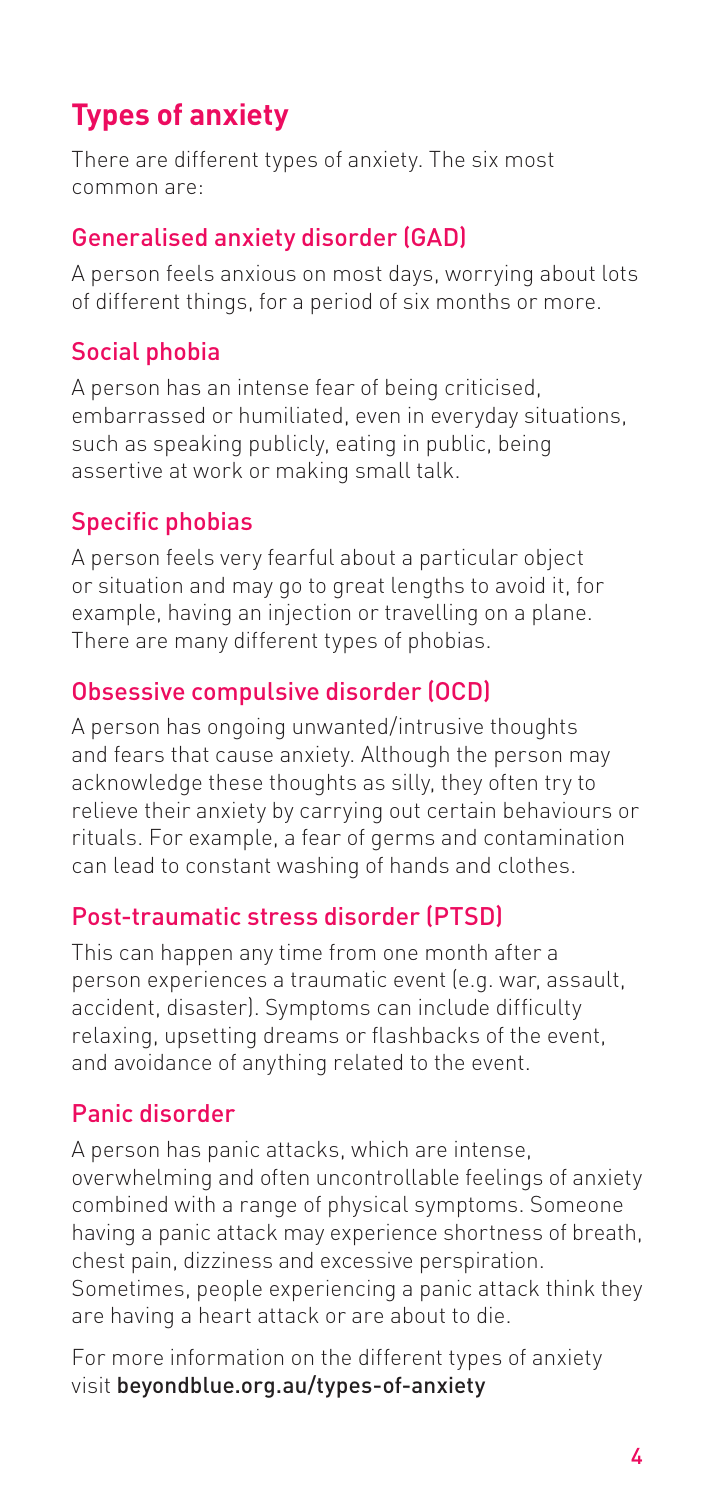# **Depression**

Around 1 million people in Australia live with depression each year. On average, one in six women and one in eight men will experience depression in their lifetime.<sup>1</sup>

## **What is depression?**

While we all feel sad, moody or low from time to time, some people experience these feelings intensely, for long periods of time (weeks, months or even years) and sometimes without any apparent reason.

Depression is more than just a low mood – it's a serious condition that affects your physical and mental health.

Depression affects how you feel about yourself and makes life more difficult to manage from day to day.

The encouraging news is that there are a range of treatments, health professionals and services available to help with depression, as well as information on what you can do to help yourself.

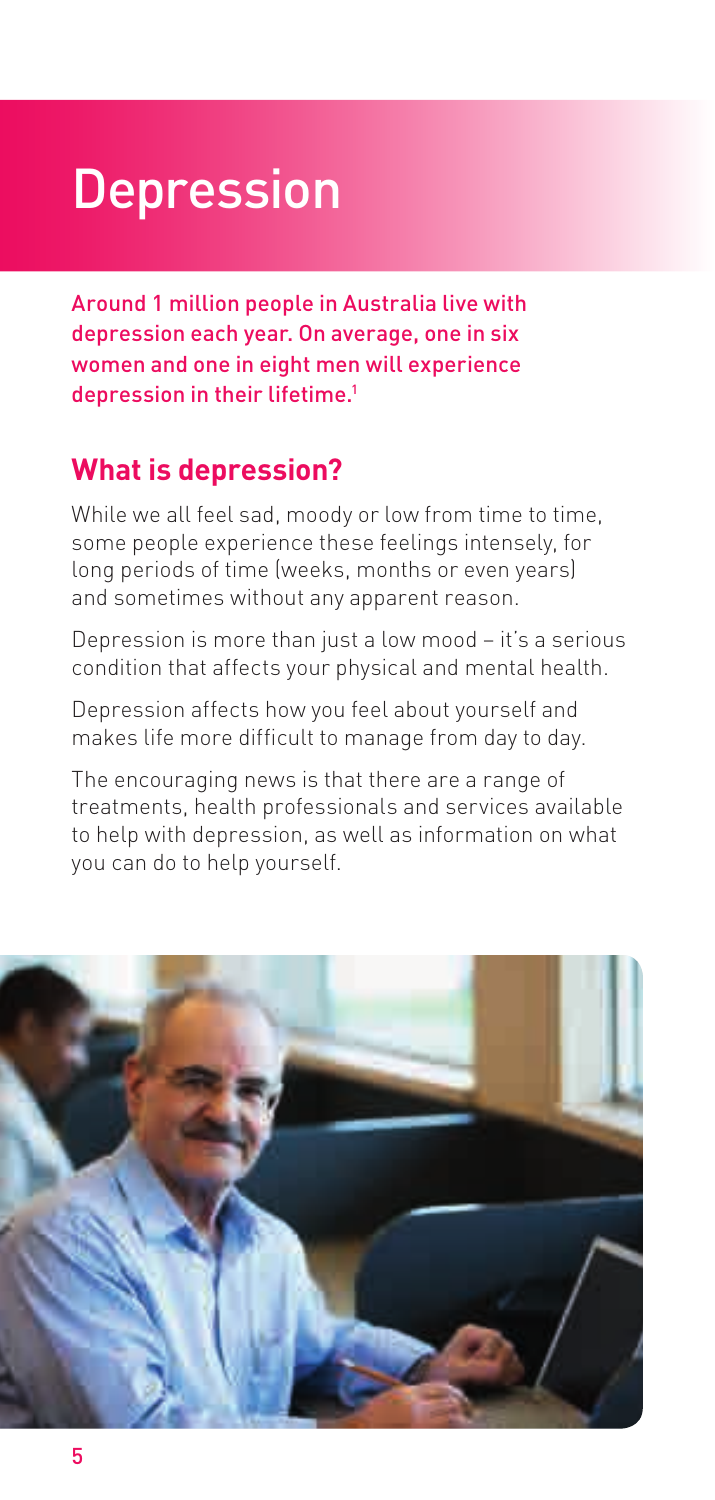

## **How do you know if you have depression?**

You may be depressed if, for more than two weeks, you've felt sad, down or miserable most of the time, or have lost interest or pleasure in usual activities, and have also experienced several of the signs and symptoms across at least three of the categories on the next page.

It's important to remember that we all experience some of these symptoms from time to time and it may not necessarily mean you're depressed. Equally, not everyone who is experiencing depression will have all of these symptoms.

The symptoms will not provide a diagnosis – for that you'll need to see a health professional – but they can help to guide you and provide a better understanding of how you're feeling.

You can also complete our simple checklist at [beyondblue.org.au/checklist](http://beyondblue.org.au/checklist) to give you more insight.

If you are concerned you (or someone you know) is experiencing depression, consult a GP or other health professional.

For more information on depression visit [beyondblue.org.au/depression](http://beyondblue.org.au/depression) or contact the beyondblue Support Service or join our online forums at [beyondblue.org.au/getsupport](http://beyondblue.org.au/getsupport)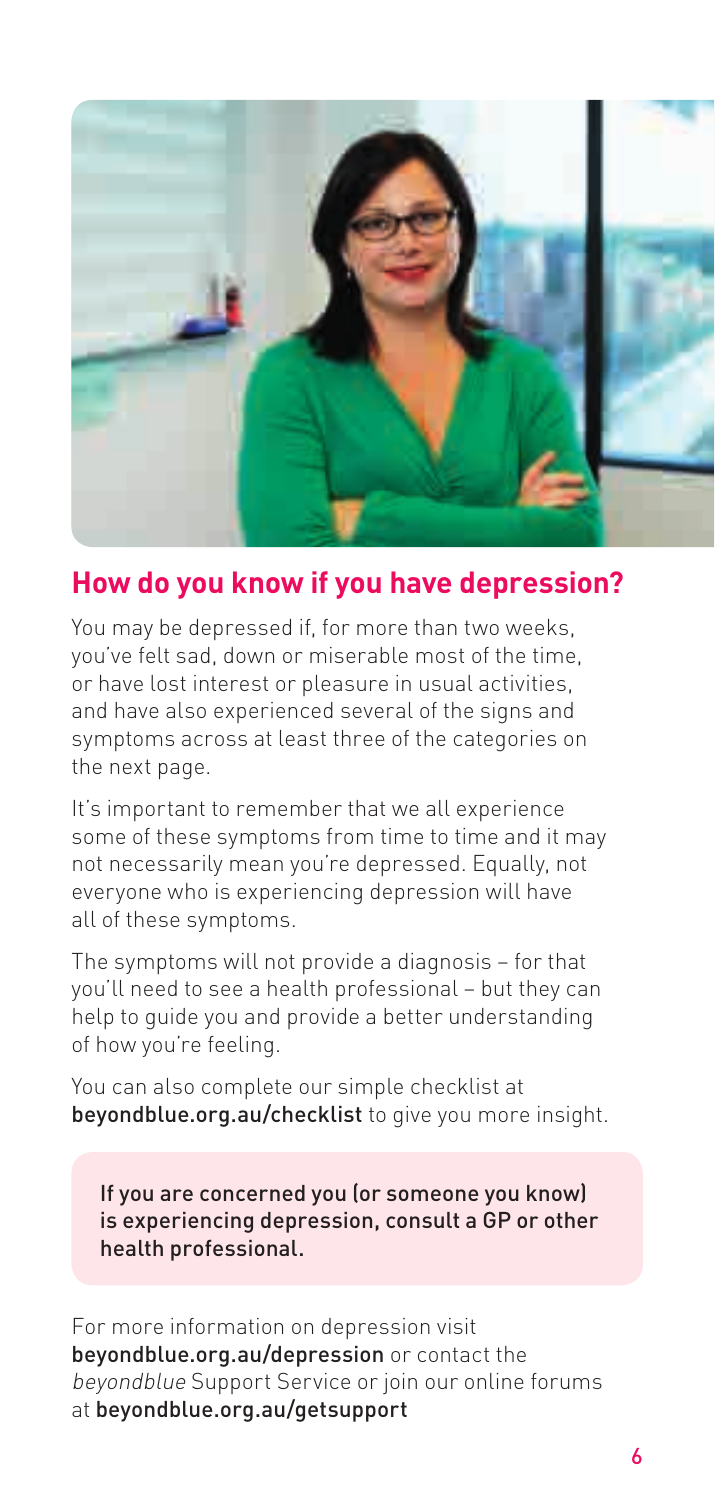## **Common symptoms of depression**

#### Behaviour

- not going out anymore
- not getting things done at work/school
- withdrawing from close family and friends
- relying on alcohol and sedatives
- not doing usual enjoyable activities
- unable to concentrate

## Feelings

- overwhelmed
- guilty
- irritable
- frustrated
- lacking in confidence
- unhappy
- indecisive
- disappointed
- miserable
- sad

#### **Thoughts**

- "I'm a failure."
- "It's my fault."
- "Nothing good ever happens to me."
- "I'm worthless."
- "Life's not worth living."
- "People would be better off without me."

#### Physical

- tired all the time
- sick and run down
- headaches and muscle pains
- churning gut
- sleep problems
- loss or change of appetite
- significant weight loss or gain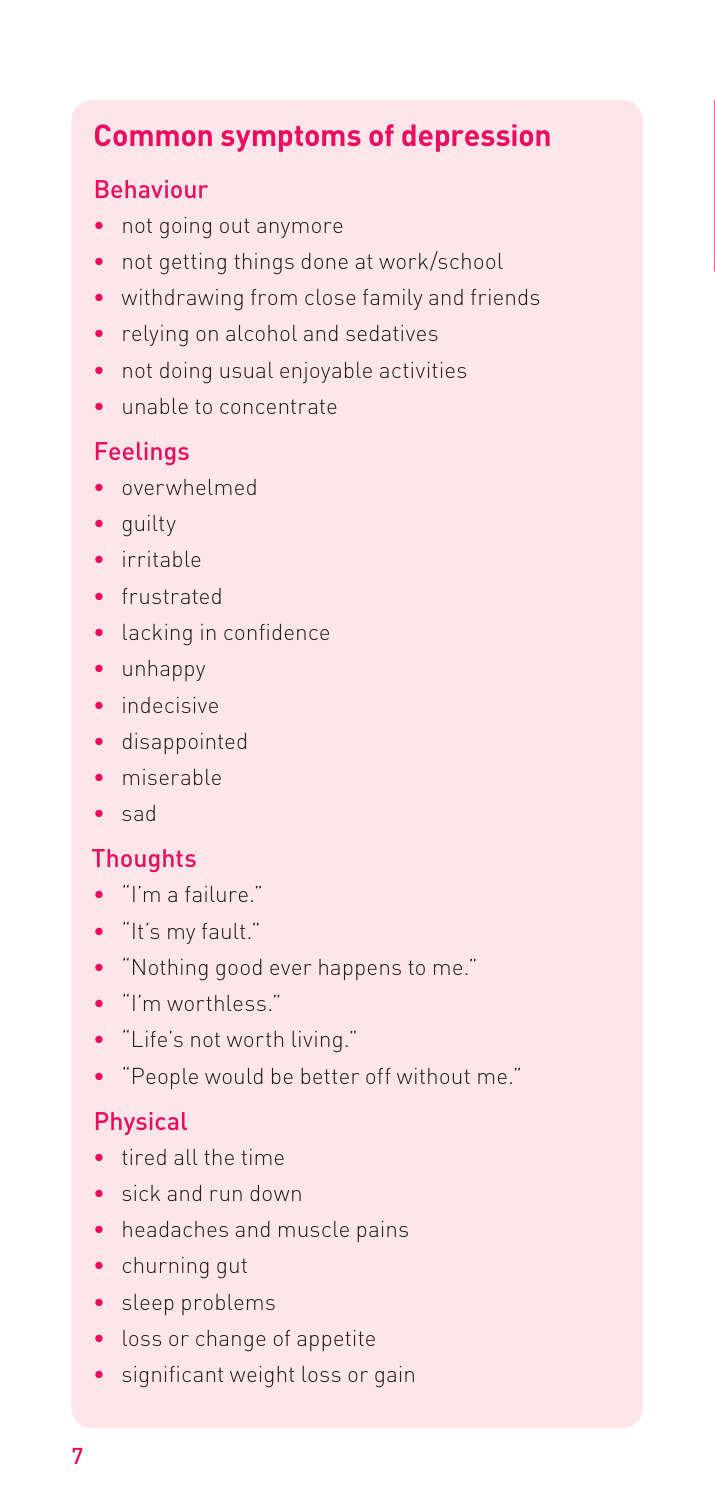# Get support

People with anxiety and/or depression can find it difficult to take the first step in seeking support. They may need the support of family, friends and a health professional.

There is no one proven way that people recover from anxiety or depression. However, there are a range of effective treatments and health professionals who can help people on the road to recovery.

There are plenty of things you can do for yourself to recover and stay well.

## **What treatments are available?**

Different types of anxiety and depression require different types of treatment. This may include physical exercise for preventing and treating mild anxiety or depression, through to psychological and medical treatment for more severe symptoms.

There are a range of treatments to help, but it's different for everybody. The important thing is finding the right treatment and the right health professional that works for you.

For more, visit [beyondblue.org.au/treatment-options](http://beyondblue.org.au/treatment-options)

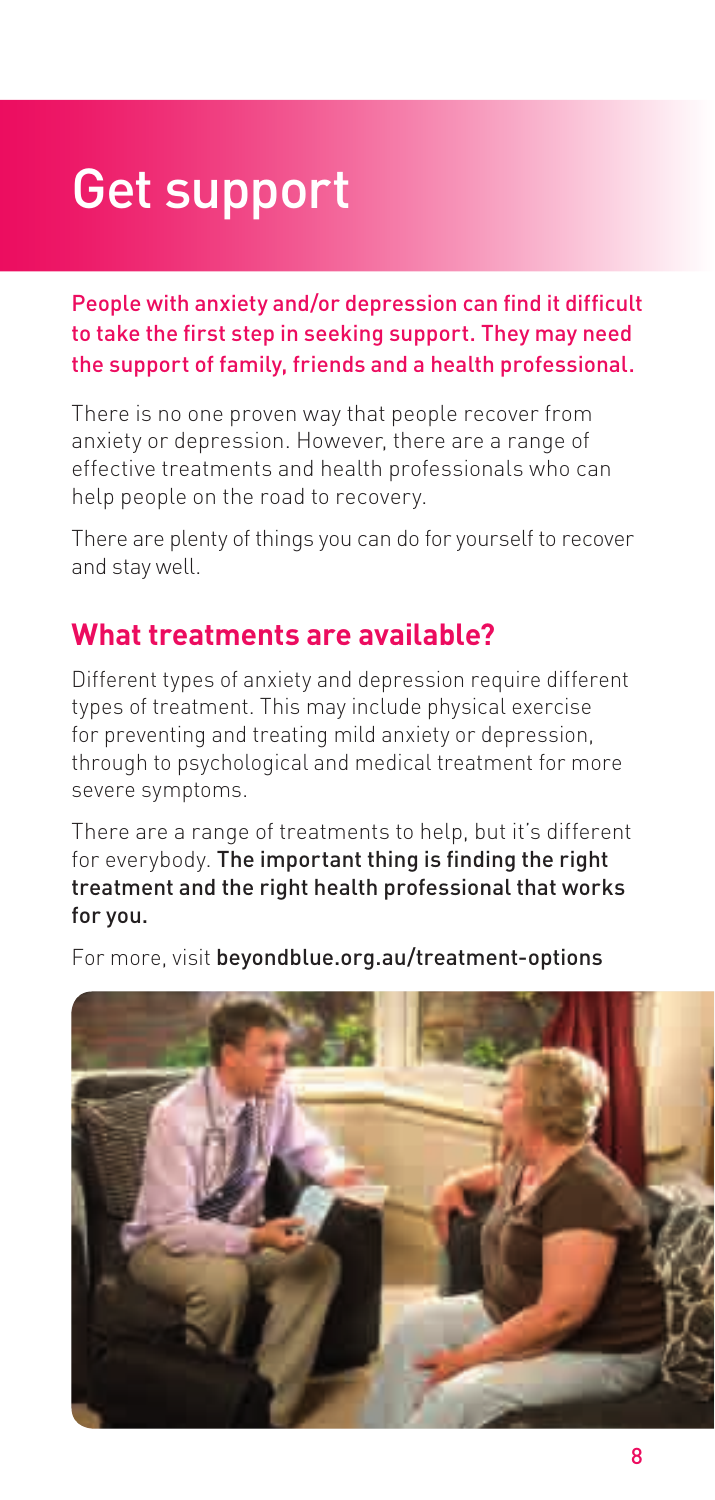## **Who can assist**

Anxiety and depression can go on for months, sometimes years, if left untreated, and can have many negative effects on your life. It's important to seek support early – the sooner you get treatment, the sooner you can recover.

Different health professionals offer different types of services and treatments for anxiety and depression.

If you think that you or someone you know has anxiety or depression, talking to a GP is a good place to start. A GP can make a diagnosis, check for any physical health problem or medication that may be contributing to the anxiety and/or depression, and discuss treatment options.

For more, visit [beyondblue.org.au/who-can-assist](http://www.beyondblue.org.au/who-can-assist )

For a list of GPs, clinical psychologists, psychologists, mental health nurses, social workers and occupational therapists with expertise in treating mental health conditions, visit [beyondblue.org.au/find-a-professional](http://www.beyondblue.org.au/find-a-professional)

## **Recovery and staying well**

Recovery can take time. As well as getting treatment underway, you'll find new ways to manage and live with the changes and challenges of having anxiety and/or depression.

While psychological and/or medical treatment can help with a person's recovery, there are many other ways people can help themselves to get better and stay well, such as:

- learning new ways to reduce and manage stress
- maintaining a healthy lifestyle
- cutting back on alcohol and other drugs
- recognising triggers and warning signs
- getting over setbacks.

For more on recovery and staying well, visit [beyondblue.org.au/recovery-and-staying-well](http://www.beyondblue.org.au/recovery-and-staying-well)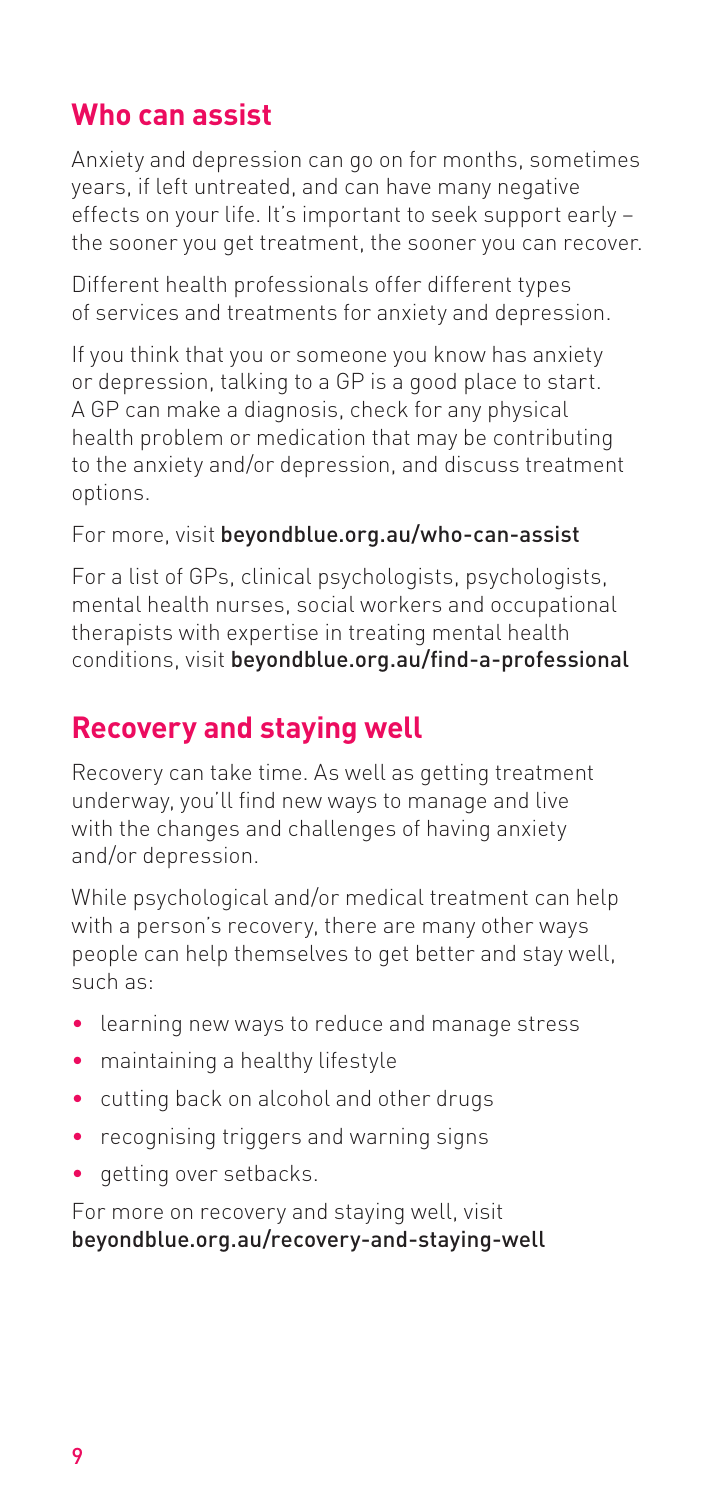## **How can I support someone with anxiety or depression?**

#### It is helpful to:

- let them know if you've noticed a change in their behaviour
- spend time talking about their experiences and let them know that you're there to listen without judgment
- help them to get information from a website, library or community health centre
- suggest they go to a doctor or health professional, and help them to make an appointment
- offer to go with them to their appointment
- encourage them to get enough sleep, exercise and to eat well
- encourage family and friends to invite them out and keep in touch, but don't pressure them to participate in activities
- encourage them to face their fears with support from their doctor/psychologist
- discourage them from using alcohol or other drugs to try to feel better
- contact a doctor or hospital if they become a threat to themselves or others.

#### It is unhelpful to:

- put pressure on them by telling them to "snap out of it" or "get their act together"
- stay away or avoid them
- tell them they just need to stay busy or get out more
- pressure them to party more or wipe out how they're feeling with drugs and alcohol.

#### If you (or someone you know) needs help, talk to your GP or other health professional about getting appropriate treatment.

For more information on talking to someone about anxiety and depression, visit [beyondblue.org.au/](http://www.beyondblue.org.au/supporting-someone-with-anxiety-or-depression) [supporting-someone-with-anxiety-or-d](http://www.beyondblue.org.au/supporting-someone-with-anxiety-or-depression)epression